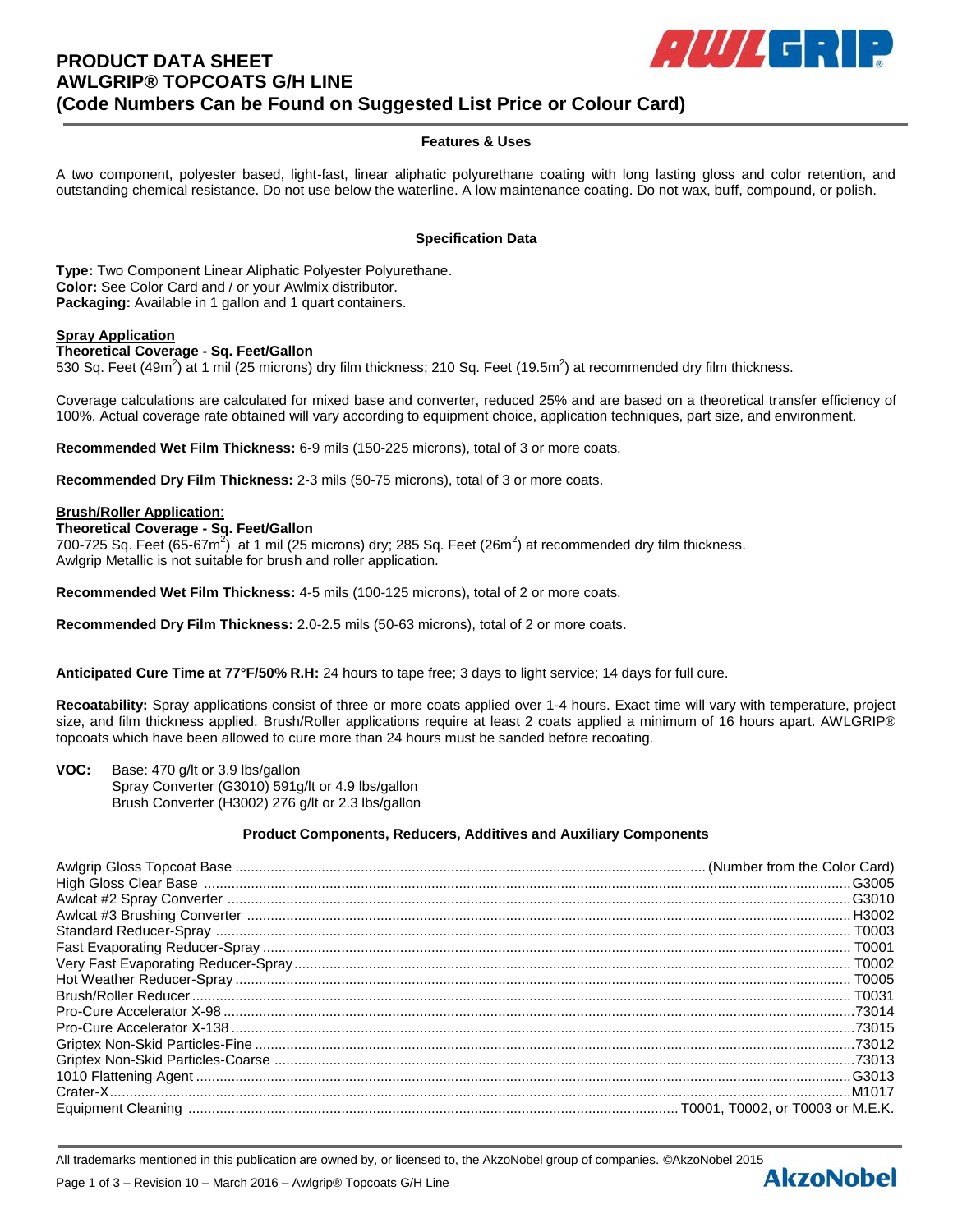## **Application Equipment**

Conventional air atomized spray, HVLP spray, brush or roller.

## **SPRAY EQUIPMENT:**

## *Pressure Pot System: Cup Gun System:*

Devilbiss or equivalent: Devilbiss or equivalent: Spray Gun: JGA type Spray Gun: JGA type Spray Gun: JGA type Spray Gun: JGA type Spray Gun: JGA type Fluid Nozzle: AV-645-FX Fluid Nozzle: AV-4239-43 Fluid Needle Size: 1.1 Fluid Needle Size: 1.1 Fluid Flow Rate: 170 - 270 ml/min Air Nozzle: AV-4239-43 Air Nozzle: AV-4239-43 GUN PSI: 2.0 – 3.0 bar (29-44 psi) Gun PSI: 2.5 – 3.5 bar (36-51 psi)

## **Surface Preparation**

For best results AWLGRIP colors should be applied over properly prepared 545 Epoxy Primer, 321 HS Undercoat or in brush/roller applications Awlquik Primer. Awlgrip colors may also be applied over recently applied Awlgrip topcoats/showcoats – consult your local Technical Sales Representative for advice. Awlgrip High Gloss Clear G3005 can be applied over dark Awlgrip colors which have been sanded with 320-400 grit paper. Do not apply G3005 over white or pastel colors. Do not apply G3005 directly to bare wood.

## **Mixing & Reduction**

Spray: Mix by volume one part Awlgrip Topcoat Base Component with one part Awlcat #2/G3010 Spray Converter to a smooth, homogenous mixture. Reducer addition level required to achieve 14 seconds viscosity (DIN4 or equivalent) varies color to color. For standard conventional spray application this can be attained by adding up to 25% reducer using the correct spray reducer(s) appropriate for conditions. For example, if a 25% reduction is used, overall mix is 1:1:½ by volume (8 oz. Base, 8 oz. G3010, 4 oz. Reducer). Clear coats and painting in high temperature conditions may require additional reduction.

Brush/Roller: Mix by volume two parts Awlgrip Topcoat Base Component with one part Awlcat #3/H3002 Brushing Converter until one smooth, homogenous mixture is obtained. Reduce 10-33% with T0031. Overall mix is 2:1:⅓-1 by volume (8 oz. Base, 4 oz. H3002, 1.3- 4 oz. T0031).

## **Application Instructions**

General: The primed surface must be clean and dry. Achieving maximum gloss and distinction of image requires the primer to be smooth sanded with 280-400 grit paper before topcoat application. Using a contrasting mist coat of lacquer primer as a "guide coat" is recommended. Smooth sanding until all of the "guide coat" is removed indicates a texture free surface.

Typically three coats are recommended for spray applications. Spray applying certain colors may require 4 or more coats to obtain full hide (opacity) or color coverage.

Brush/Roller applications require at least two coats.

Spray application: Apply a light, smooth, slightly wet tack coat to the surface. Allow tack coat to "flash off" 15 to 45 minutes. Then apply the second coat as an almost full wet coat. Allow the second coat to "flash off" 30-45 minutes until only slightly tacky before applying a third coat. Coats two and three are not "full, wet" coats. The third coat should be just heavy enough to obtain full hide (opacity) or color coverage.

Brush/Roller application: Some colors may not be suitable for brushing/rolling. Please contact your local representative for more information.

Apply Awlgrip Topcoat in at least two coats, allowing 16 hours between each coat. Sanding between coats with 320-400 grit paper will provide a smoother finish.

On large surfaces such as hull sides, transoms, and house sides, first roll the Awlgrip Topcoat and then smooth the roller stipple by lightly tipping the surface with a brush. This can be done with 2 painters working side by side (i.e., 1 rolling and 1 tipping), or with 1 painter rolling approximately 6 square feet and then tipping that area before rolling any further.

All trademarks mentioned in this publication are owned by, or licensed to, the AkzoNobel group of companies. ©AkzoNobel 2015<br>Page 2 of 3 – Revision 10 – March 2016 – Awlgrin® Topcoats G/H Line